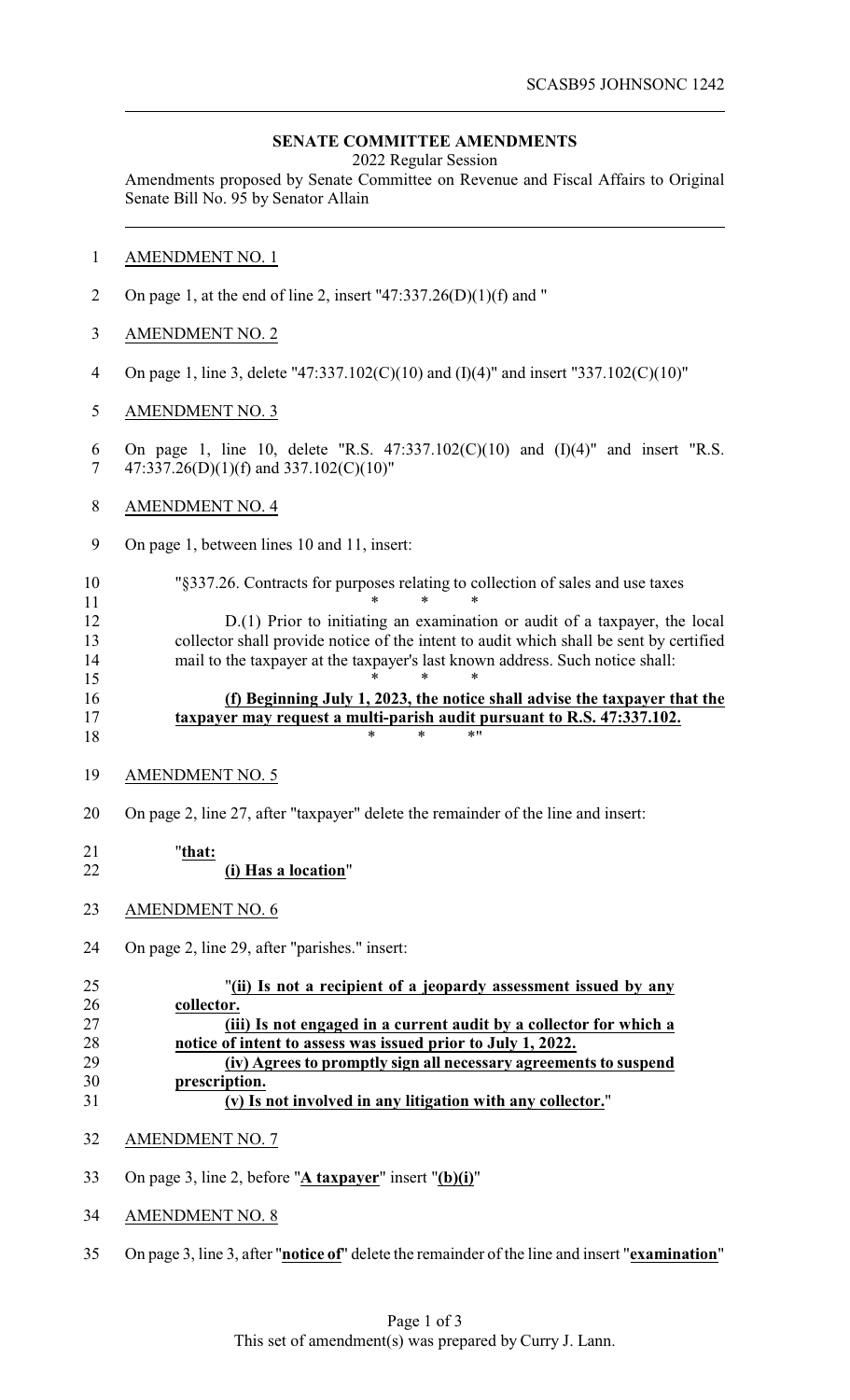- AMENDMENT NO. 9
- On page 3, line 4, change "**any**" to "**all**"
- AMENDMENT NO. 10
- On page 3, line 4, after "**taxpayer**" delete the remainder of the line and delete line 5 and insert "**engaged in taxable transactions during the audit period.**"
- AMENDMENT NO. 11
- On page 3, line 6, change "**(b)(i)**" to "**(ii)**" and between "**taxpayer**" and "**identify**" insert "**to**"
- AMENDMENT NO. 12
- On page 3, line 7, after "**taxes**" insert "**or obligated to pay sales and use taxes**"
- AMENDMENT NO. 13
- On page 3, line 9, change "**fifteen**" to "**thirty**"
- AMENDMENT NO. 14
- On page 3, line 11, change "**(ii)**" to "**(iii)**"
- AMENDMENT NO. 15
- On page 3, line 12, after "**taxpayer**" delete the remainder of the line and delete line 13 and insert "**until after the completion of the multi-parish audit. This**"
- AMENDMENT NO. 16
- On page 3, line 17, after " **audit.**" delete the remainder of the line and insert:

## "**Nothing in this Subsection shall prevent a local collector from furnishing auditors at its own expense to assist the board's auditors in conducting the multi-parish audit. All auditors participating in the multi-parish audit shall be bound by R.S.**"

- AMENDMENT NO. 17
- On page 3, line 18, after "**protocols**" delete "**in rules promulgated**" and insert "**required**"
- AMENDMENT NO. 18
- On page 3, at the beginning of line 23, change "**with**" to "**within**"
- AMENDMENT NO. 19
- On page 3, between lines 26 and 27, insert:

# "**(iii) The board shall notify any parish that opted out of the multi-parish audit that the audit has been completed within thirty days of the completion of the audit.**"

AMENDMENT NO. 20

 On page 4, line 1, after "**board**" delete "**may provide by rule for**" and insert "**shall develop**"